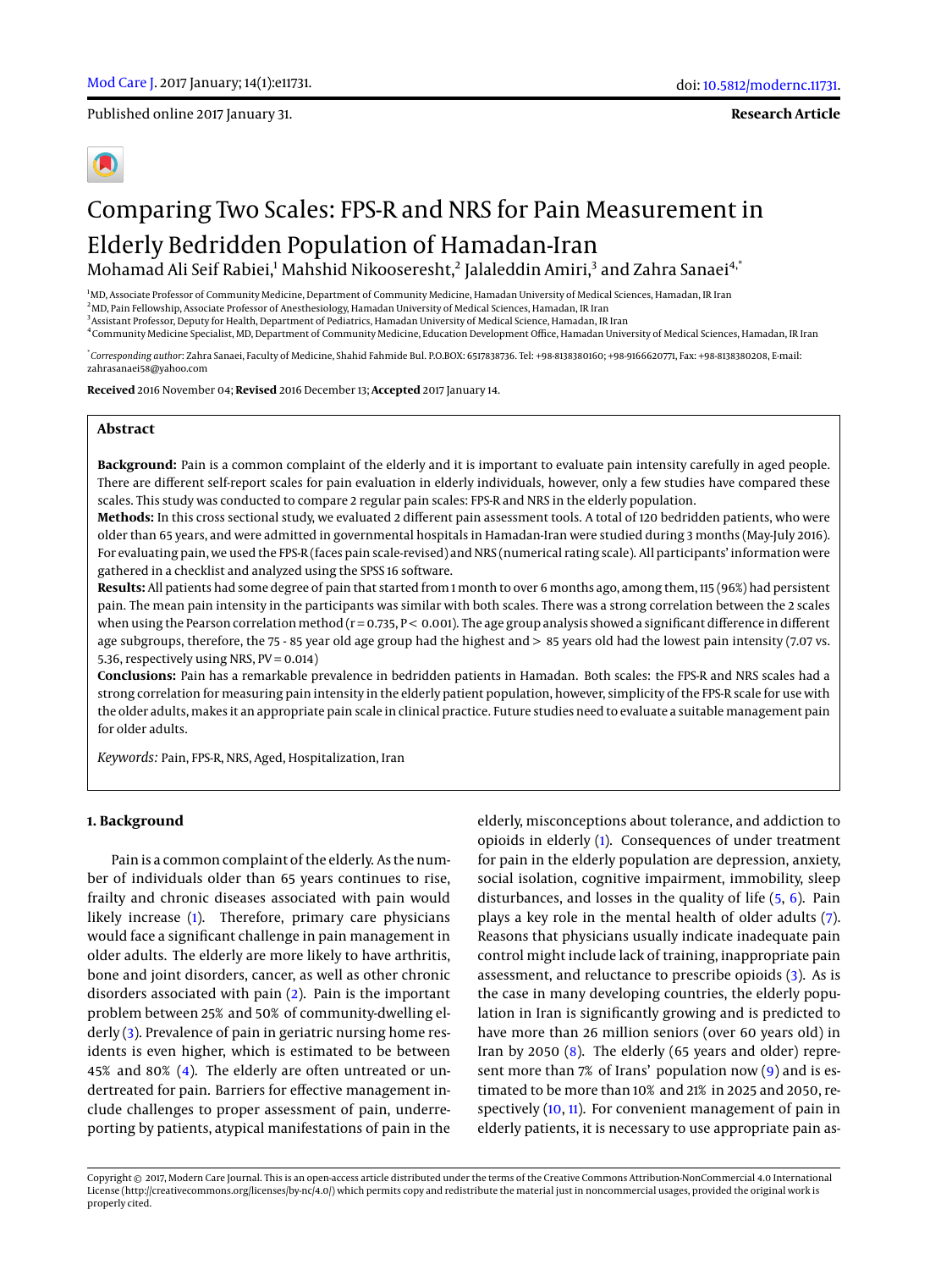sessment methods. There are different self-report scales for pain evaluation in elderly individuals, among them FPS-R (faces pain scale-revised) and NRS (numerical rating scale) are 2 useful pain assessment tools. Both these scales score the sensation of pain on a widely accepted 0-to-10 metric, which the FPS-R is accompanied with different sad to happy faces according to level of pain in a person.

FPS-R is widely used for pain assessment in children, however, due to simplicity of implementation, this instrument is frequently used for pain assessment in older adults in clinical practices as well.

Despite the widespread use of these scales for pain measurements in geriatrics, only a few studies have compared them. Considering the above facts, this study was conducted to compare 2 scales: FPS-R and NRS in the bedridden elderly population of Hamadan, Iran.

## **2. Methods**

In this cross-sectional study, all 120 elder bed-ridden patients, who were older than 65 years, were studied during 3 months (May-July 2016) by using a convenient sampling. Patients were selected from the internal wards of Shahid Beheshti hospital, which is the referral center for internal medical disorders in Hamadan. For measuring pain frequency and intensity in each patient, we used FPS-R (faces pain scale-revised) and NRS (numerical rating scale) as selfreport scales.

Although both these measures are scored from 0 to 10 (0 indicating no pain and 10 is the worst experienced pain), NRS contains both even and odd numbers and FPS-R has only even numbers as a scoring scale.

We used trained nurses for patient interviews. Questions such as how much pain did they have at the moment and if they had any pain, how long did it take to feel better were asked. Nurses also helped them express their pain intensity by choosing the right number (NRS) or the right picture (FSP-R), which indicated the best for their pain condition according to the above scales. The inclusion criteria for this study included being over 65 years as well as getting verbal consent. Severely ill patients and those who could not estimate their pain intensity for different reasons (like severe dementia) were excluded from the study. We defined persistent pain as pain that lasts for a prolonged period (usually more than 3 - 6 months [\(12\)](#page-3-11). All participants' information were gathered in a checklist and then analyzed using SPSS software (version 16.0, SPSS, Chicago, IL). Normality was evaluated by Kolmogorov-Smirnov. ANOVA, Chi-square, t-test, and Pearson correlation was used to evaluate the relationship between the 2 scale's correlations. The Ethics Committee of Hamedan University of Medical Sciences approved

the ethical considerations of the present study under No Ref:p.16.35.320.

## **3. Results**

Totally, 120 patients older than 65 years entered the study. The most frequent diagnoses in these patients were hypertension (55%), COPD (Chronic Obstructive Pulmonary Disease) (20%), malignant neoplasms (10%), and diabetes mellitus (7.5%). In total, 78 (65%) participants were male and 42 (35%) were female. Mean  $\pm$  (SD) age was 74.9  $\pm$  (6.8), which did not have significant difference in men and women (74.98  $\pm$  (6.8) in men and 75  $\pm$  (6.9) in women, respectively. All patients (100%) had some degree of pain, which started from 1 month to more than 6 months ago. Among them, 115 (96%) had a persistent pain that started more than 3 months ago. Pain frequency and intensity in the study population, according to FPS-R and NRS scales, is shown in [Table 1.](#page-2-0) There was a strong correlation between the 2 scales using Pearson correlation method ( $r = 0.735$ , P < 0.001). Analysis of pain intensity in terms of gender did not show any statistically significant difference between men and women [\(Table 2\)](#page-2-1). The age group analysis in participants showed a higher pain intensity in the 75 - 85 year old group compared to other age groups with both FPS-R and NRS scales, which was statistically significant [\(Table 2\)](#page-2-1).

Post hoc analysis indicated that 2 age groups (75 - 85 year-old and > 85-year-old) had statistically significant different pain intensities [\(Table 2\)](#page-2-1).

### **4. Discussion**

Pain is a common problem in the elderly population and our results showed that all of the hospitalized, bedridden patients in Hamadan, had pain problems. Furthermore, pain intensity in most participants was higher than the median (score 5 or higher according to table 1), which is higher than other studies. Results of a study done on elderly hospitalized patients, in Italy, which applied NRS, showed that pain the prevalence was 63% in the study population [\(13\)](#page-3-12). Most of the elderly population in our study (96%) had a persistent pain that started more than 3 months ago. Results of 2 different studies showed persistent (i.e. chronic) pain affecting more than 50% of older individuals living in a community setting and more than 80% of nursing home residents [\(14,](#page-3-13) [15\)](#page-3-14). Results of another study in Tehran, Iran indicated that 72.8% of the elderly residents in 2 private nursing homes reported some degree of pain at the time of study and 66.7% reported persistent pain [\(5\)](#page-3-4). In addition, in a cross-sectional study in Japan, the prevalence of pain among 9 healthcare facilities was 47.2%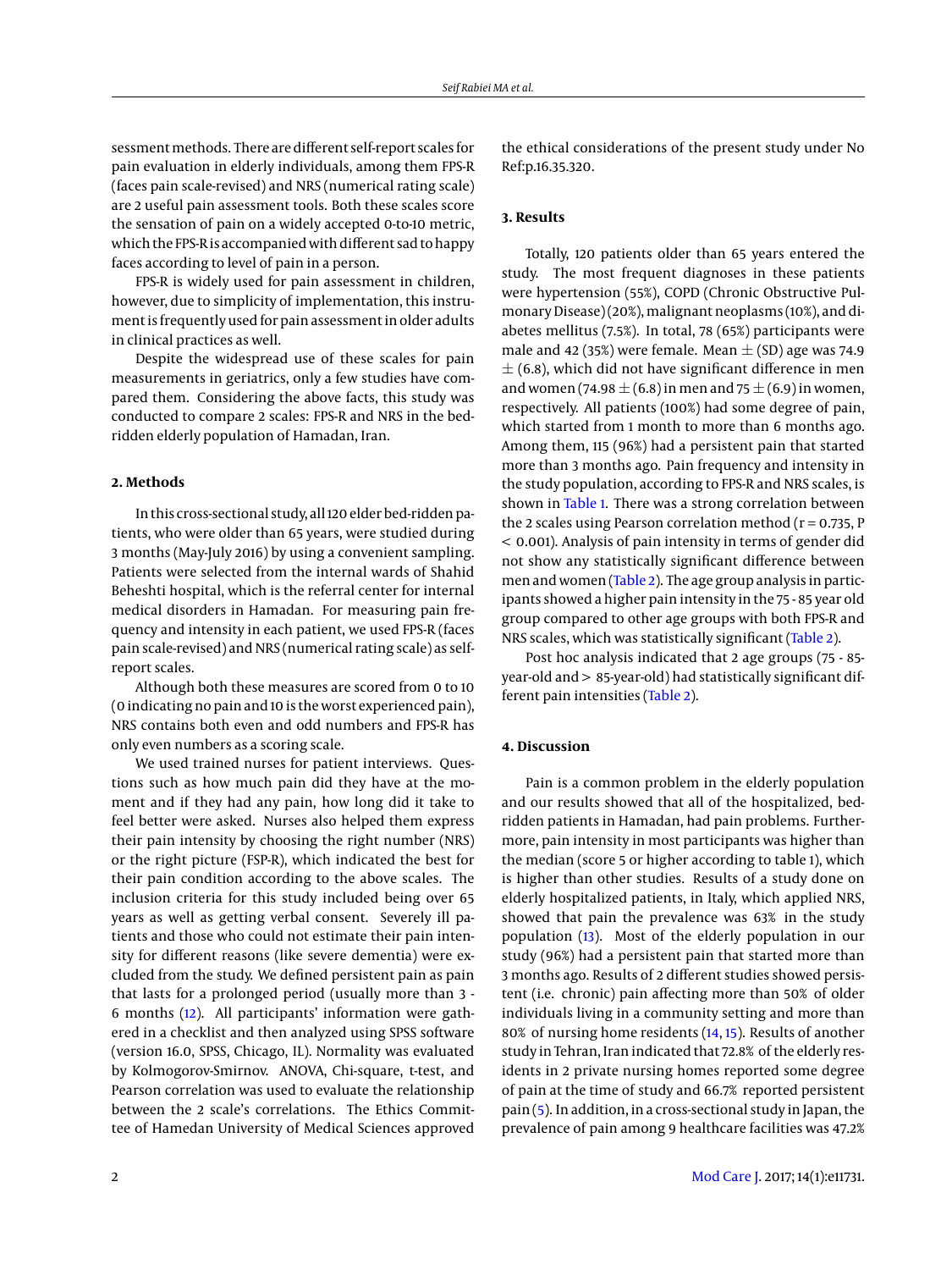<span id="page-2-0"></span>

| Level of Pain <sup>b</sup>     | <b>NRS</b> |      |                 | <b>FPS-R</b> |      |                     |
|--------------------------------|------------|------|-----------------|--------------|------|---------------------|
|                                | N          | $\%$ | N Cumulative    | N            | $\%$ | <b>N</b> Cumulative |
| 3                              | 3          | 2.5  | 2.5             |              |      |                     |
| $\overline{\mathbf{4}}$        | 11         | 9.2  | 11.7            | 24           | 20   | 20                  |
| 5 (Moderate pain)              | 21         | 17.5 | 29.2            |              |      |                     |
| 6                              | 24         | 20   | 49.2            | 45           | 37.5 | 57.5                |
| $\overline{7}$                 | 13         | 10.8 | 60              |              |      |                     |
| 8                              | 25         | 20.8 | 80.8            | 36           | 30   | 87.5                |
| 9                              | 18         | 15   | 95.8            |              |      |                     |
| 10 (Worst pain)                | 5          | 4.2  | 100             | 15           | 12.5 | 100                 |
| Mean pain intensity $(\pm SD)$ |            |      | $6.5 (\pm 1.8)$ |              |      | $6.7 (\pm 1.88)$    |
| <b>Total</b>                   | 120        | 100  |                 | 120          | 100  |                     |

 $a<sup>a</sup>$  No items were found at level 0, 1, 2 so these levels were not listed in this table.

b<sub>NRS</sub> contains both even and odds numbers, but FPS-R has only even numbers.

<span id="page-2-1"></span>**Table 2.** Comparison of Mean Pain Intensity in Different Sex Groups and Different Age Groups of the Participants<sup>a</sup>

| Variable   |             | <b>FPS-R</b>      | <b>NRS</b>        |
|------------|-------------|-------------------|-------------------|
| <b>Sex</b> | Male        | $6.53 + 1.84$     | $6.56 + 1.81$     |
|            | Female      | $7.00 \pm 1.93$   | $6.97 \pm 1.77$   |
| P value    |             | 0.20              | 0.23              |
|            | $65 - 74a$  | $6.44 \pm 1.55$   | $6.62 \pm 1.78$   |
| Age, $y^b$ | $75 - 84 b$ | $7.00 \pm 1.65$ C | $7.07 \pm 1.79$ C |
|            | >85c        | $5.44 \pm 1.02$   | $5.36 \pm 1.28$   |
| P value    |             | 0.04              | 0.014             |

 $^{\rm a}$ Values are expressed as mean  $\pm$  SD.

 $^{\rm b}$ In post hoc analysis (tukey) significant difference was between b\*c (FPS-R: P =  $0.04$ , NRS: P =  $0.014$ ).

and between self reported pain reasons, mental health issues had the greatest portion (OR: 9.18, 95%CI 1.27 - 66.52) [\(16\)](#page-3-15). Measuring pain intensity using the FPS-R scale showed that most participants (80%) had moderate to severe pain, which means they assigned the score of 6 or more to their pain severity. Results of a study on elderly adults, from 6 nursing homes in Hong Kong, that used a geriatric pain assessment scale, showed a pain intensity of 4.51 on a 10-point scale, which was lower than our results [\(17\)](#page-3-16). A recent study of elderly people that resided in the community setting in Brazil showed that 52.8% of the elderly population suffered from chronic pain; among them 54.6% reported highest or the worst possible pain intensity [\(18\)](#page-3-17).

In our study, the pain intensity measured by the NRS scale showed similar results, therefore, 106 (88.3%) patients

rated a pain intensity of 5 or more (moderate to worst pain). These self-rating pain scales are suitable for measuring pain in the elderly. In different studies, their effectiveness in assessment of pain intensity in the elderly has been proved [\(19-](#page-3-18)[21\)](#page-3-19). Results of present study showed a strong correlation ( $r = 0.735$ ,  $P < 0.001$ ) between the 2 scales using the Pearson correlation method, which is very similar to results of the Kim EJ et al. study in Korea. Like our study, they showed a strong correlation ( $r = .73$ ,  $P < .001$ ) between the FPS and the NRS in older adults in Korea [\(21\)](#page-3-19).

In another study, validity and reliability of these scales have been shown in traditional and electrical usages [\(22\)](#page-3-20). Comparing pain intensity in women and men did not show a significant difference and the results were the same with FPS-R and NRS scales. However, other studies indicated that the pain intensity in women was higher than men [\(23,](#page-3-21) [24\)](#page-3-22). In a study done in California, older women, with a low income, who were insufficiently active during their leisure time, had higher prevalence of chronic pain [\(25\)](#page-3-23). In some investigations, the role of ethnicity in pain intensity is being considered in older adults (this can be a new subject in pain topics) [\(26\)](#page-3-24).

Finally, analyzing pain intensity in different age groups using ANOVA showed that pain intensity was highest in the 75 - 85 year old age group and the lowest in the individuals who were older than 85 years. Most clinical studies suggest a relative decrease in intensity of pain symptoms associated with different disorders in adults of advanced age  $(27).$  $(27).$